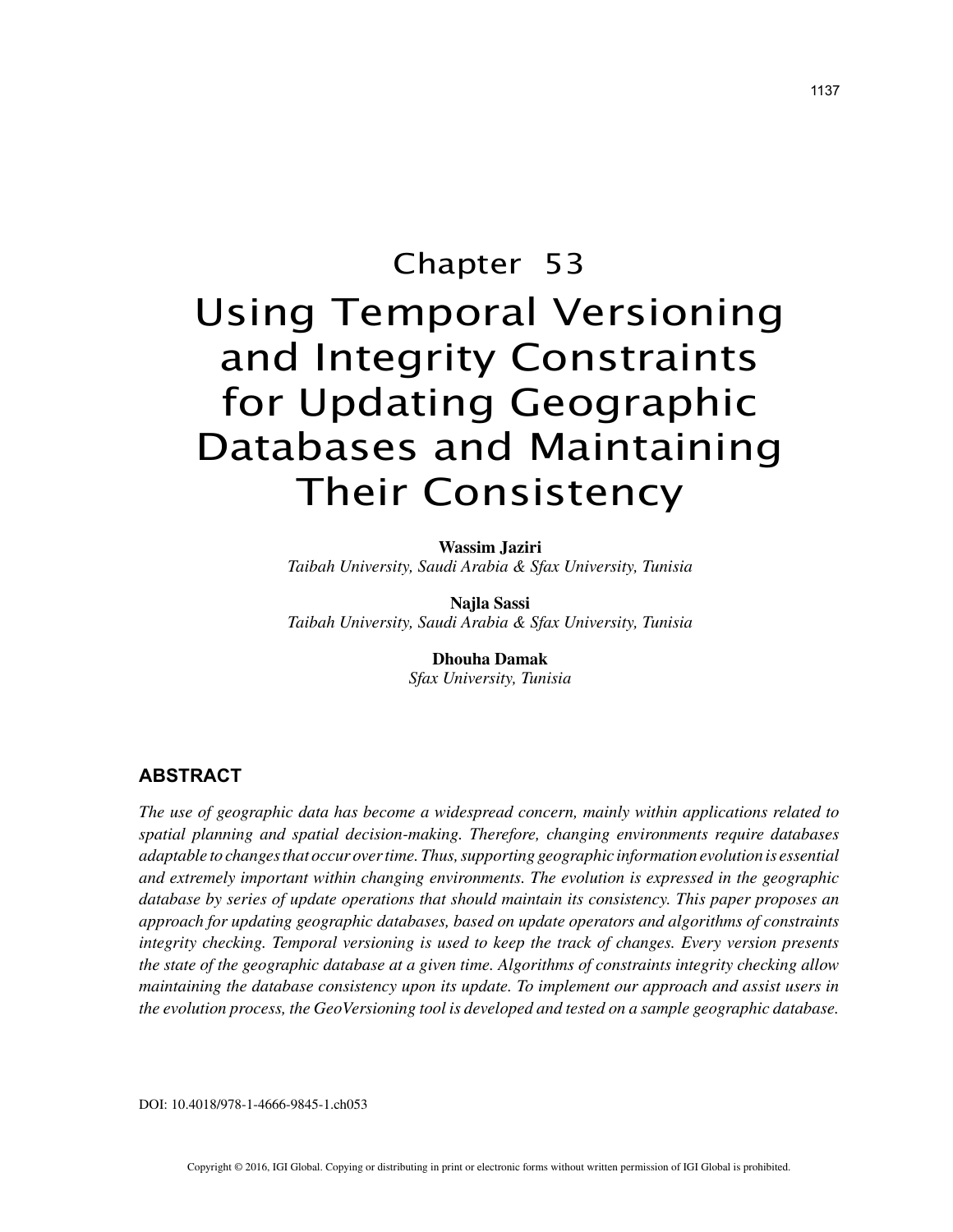# **INTRODUCTION**

Today, an increasing huge amount of geographic data issued from various producers and data collection techniques is being stored and shared between providers and users of Geographic Information Systems (GIS). A full range of spatial analysis and modeling components are supplied by various software vendors and private individuals, based on geographic data. In addition, GIS software is increasingly used in large multiuser environments where spatial data is gathered from multiple sources and in different formats and should be accessed using a variety of platforms and devices. A GIS must produce useful information products that can be shared among multiple users, while at the same time provide a consistent infrastructure to ensure data integrity. As a result, users increasingly require interoperable and flexible GIS with the potential to update, maintain and integrate geographic information (An & Zhao, 2007; Jaziri, Chaabane & Gargouri, 2010). Interoperability enables the integration of data between organizations and across applications and industries, resulting in the generation and sharing of useful information (Jaziri & Mainguenaud, 2013).

In recent years, there has been an explosion of interest in using geographic information provided voluntarily by individuals. This phenomenon is known as Volunteered Geographic Information (Goodchild, 2007, 2008). Sites such as WikiMapia, OpenStreetMap, and Google Map Maker are encouraging volunteers to create, disseminate and share a global patchwork of geographic information using their own data. The accuracy, quality and reliability of the input information are therefore very variable.

Because it is gathered by individuals with no formal training, the quality and reliability of Volunteered Geographic Information is a topic of debate. Quality assurance of Volunteered Geographic Information is important for people who want to use it.

The constant evolution of the real world must be represented in the Geographic Databases (GDB) in order to reflect the actual state of the studied space at a given time. According to (Pierkot, 2008), a GDB is a consistent set of descriptive data and geometry representing a spatial region. The data stored in the database (DB) may be represented in raster or vector mode. The raster mode is based on a pixels grid representation. The vector mode manipulates geographical features (Jaziri, 2007). In the following, we will focus on the vector mode representation where each feature corresponds to an object. Each object is represented according to two components: spatial and semantic components. Spatial components express geometric information such as shape (Point, Line, Polygon, etc.), position (coordinates in space), and spatial relationship descriptions between objects (e.g. intersects, overlaps, equals, etc.). Semantic components describe the nature and the characteristics of the object (e.g. name, address, description).

GDBs contain data captured and/or copied from another source, and are often designed with a specific application in mind. The constant evolution of the real world should be represented in the GDB, to be in conformity with the reality it models. This induces the need to regularly update the database, every time a change occurs.

Procedures for detecting changes and updating dependent objects should be developed, based on change operations which should in addition maintain the database consistency. The change operations may be an operation of adding, modifying or deleting an entity (Sassi, Brahmia, Jaziri & Bouaziz, 2010). After an update operation, the resulting geographical data sets must be consistent in order to keep conformity of the database objects with the real world objects.

The technique of versioning allows managing database evolution while keeping the track of changes. Every version presents the state of the geographic database at a given time and should be consistent with the reality it models at a given time.